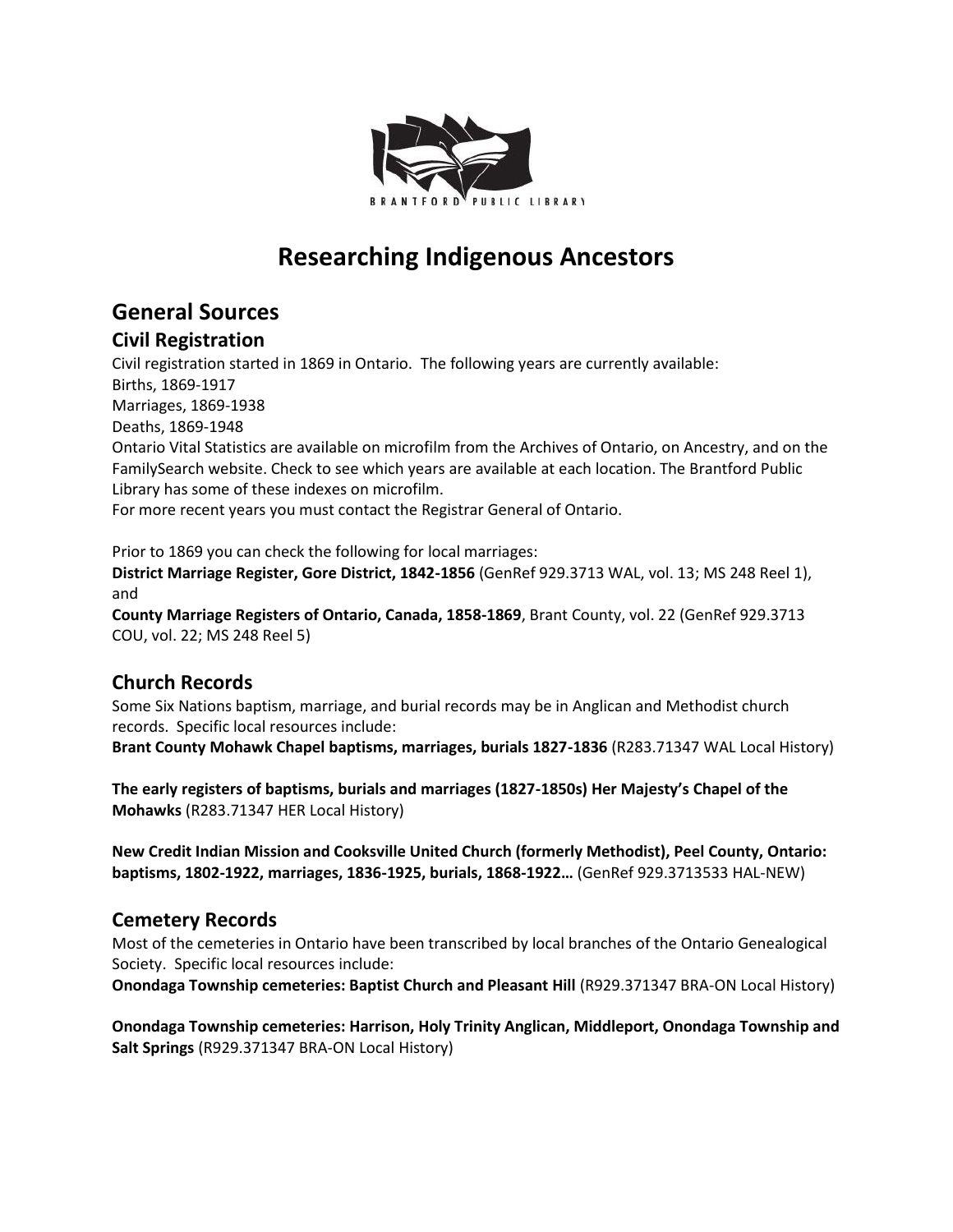**Tuscarora Township Indian burial sites**, Ontario Genealogical Society. Brant County Branch. (R929.371347 BRA-T Local History)

### **Census Records**

Census records are available for Canada for 1851, 1861, 1871, 1881, 1891, 1901, 1911, and 1921. These records are useful because they list the person's ethnic origin. All of the Canadian censuses are available on Ancestry and on the Library and Archives Canada website, including images of the original forms. Local printed indexes include:

**Brant County personal & agricultural 1851 census of the Township of Tuscarora with index** (R929.37134 BRA Local History)

**Brant County personal & agricultural 1861 census of the Township of Tuscarora** (R929.37134 TUS Local History)

**1881 census: Tuscarora Township, Brant County, Ontario** (R929.371347 NIN Local History)

**Brant County 1891 census Tuscarora Township** (R929.37134 TUS Local History)

**1901 census: Tuscarora Township, Brant County, Ontario** (R929.371347 NIN Local History)

### **Published Genealogies**

The following books contain genealogical information about some Six Nations families: **Dictionary of Canadian Biography** (R920.071 CAN, vol. 1-15) **History of the County of Brant** (LH 971.347 HIS, p. 643-644, 686-689) **Loyalist lineages of Canada: 1783-1983** (GenRef 929.20971 LOY) **Loyalist families of the Grand River Branch, U.E.L.** (LH 971.336 LOY) **Ontarian families: genealogies of United Empire Loyalists and other pioneer families of Upper Canada** (GenRef 929.2 CHA) **The Trail of the Iroquois Indians** (LH 970.00497 REA)

# **Special Sources**

### **Treaty Annuity Pay Lists**

These lists recorded the names of band members who received an annual payment from the government. Only bands who had signed a treaty were eligible for these payments. The early lists, which started in 1850, only gave the names of the heads of households while later ones included everybody's name. To find these records, which are kept at Library and Archives Canada, you need the number of the treaty. Lists after 1909 are subject to privacy restrictions.

#### **Interest Distribution Pay Lists**

These lists recorded the names of band members who received interest payments from the federal government. The earliest lists, which started in 1856, only provided the names of the heads of households while later ones included everyone's name. These records, which are kept at Library and Archives Canada, are listed by band name or agency. Lists after 1909 are subject to privacy restrictions.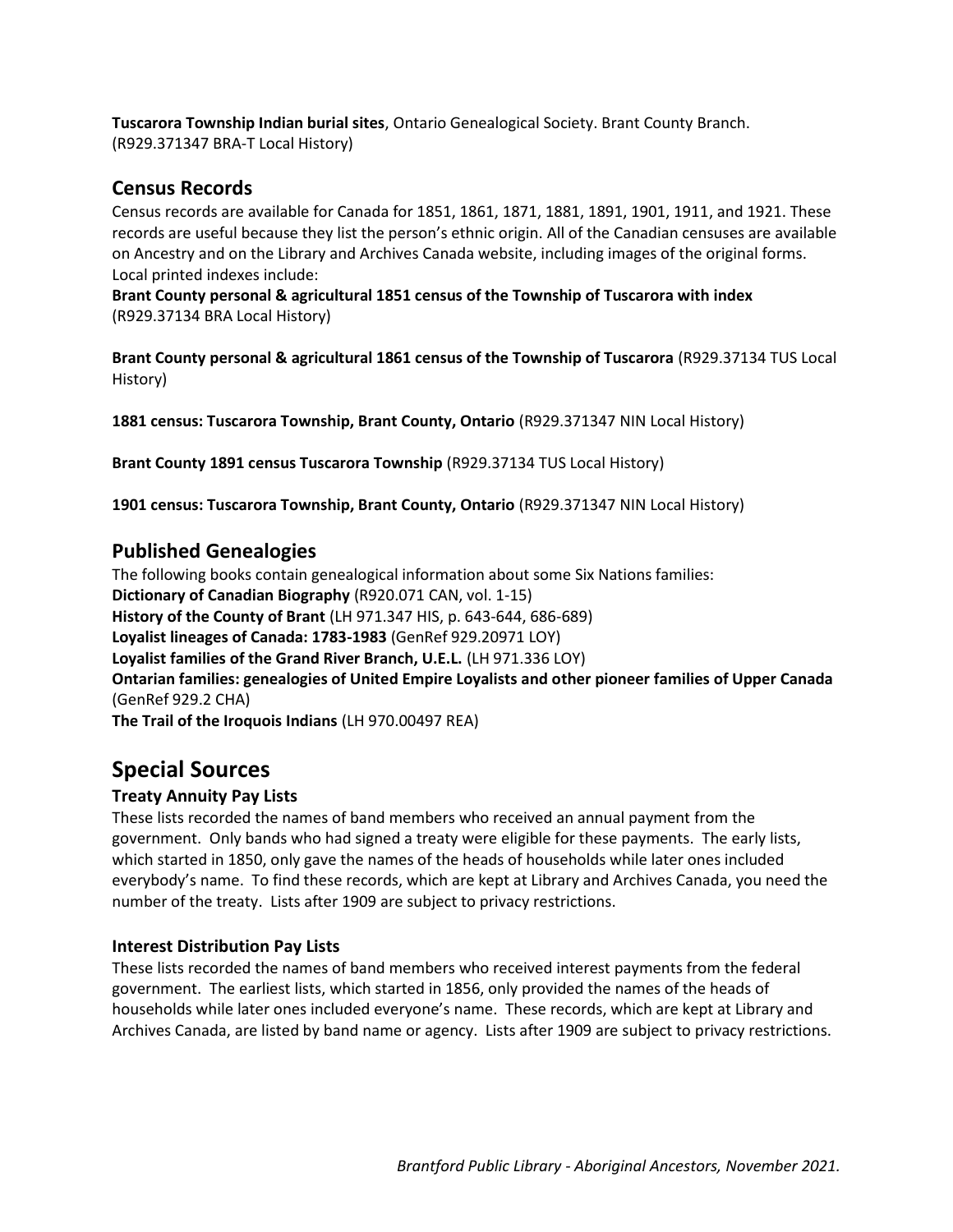#### **Enfranchisement Lists**

Enfranchisement lists record the names and former band affiliation of Indigenous people who lost their status. The lists from 1920 to 1945 are available to the public (may be some access restrictions). Search for case files by name for enfranchised individuals in the online Government of Canada Archives Search (www.bac-lac.gc.ca/eng/collectionsearch/Pages/collectionsearch.aspx).

#### **Special Indian Censuses**

Beginning in 1871, there were some special Indigenous censuses but many of the ones that listed personal information were not kept. There were also lists of Indigenous people in Upper Canada who received "presents" from the 1830s to 1860s. Some of this information is available at Library and Archives Canada.

#### **Land Records**

Library and Archives Canada has registers of location tickets which gave Indigenous people the right to occupy and use a section of reserve land. These tickets were replaced by certificates of possession or notices of entitlement in 1951. Many of these documents have access restrictions. There are some leases and deeds in the Indian Affairs Papers at Library and Archives Canada that were

created when the Six Nations Council transferred sections of their land holdings during the 1787 to 1847 time period.

#### **Indian Register**

The Indian Register, which was first created in 1951, is a list of all registered Status Indians and provides the person's name, information about vital events, family relationships, religion, and band membership. There is a paper copy containing information up to 1984 at Library and Archives Canada but there are privacy restrictions.

#### **Government Correspondence and Administration Records**

There are a lot of records from colonial, federal, and provincial governments that include information about Aboriginal people.

#### **Records of Anthropologist and Historians**

Published studies about the history and culture of Indigenous groups in the late  $19<sup>th</sup>$  and  $20<sup>th</sup>$  centuries are in anthropological and historical journals while unpublished research notes are often found in the archives of universities and museums.

#### **Family Papers**

These records include the private papers of government officials, personal diaries, and letters. Personal papers include: the Claus Papers, the Brant Papers, and the Moses Papers. Diaries include the ones by David Thorburn about his investigations of various land claims.

#### **Websites**

**Researching Your Metis Ancestors in Ontario (Metis Nation of Ontario)** (www.metisnation.org/wpcontent/uploads/2021/02/genealogy\_guide\_PRINT\_2014-02-14-up2021.pdf)